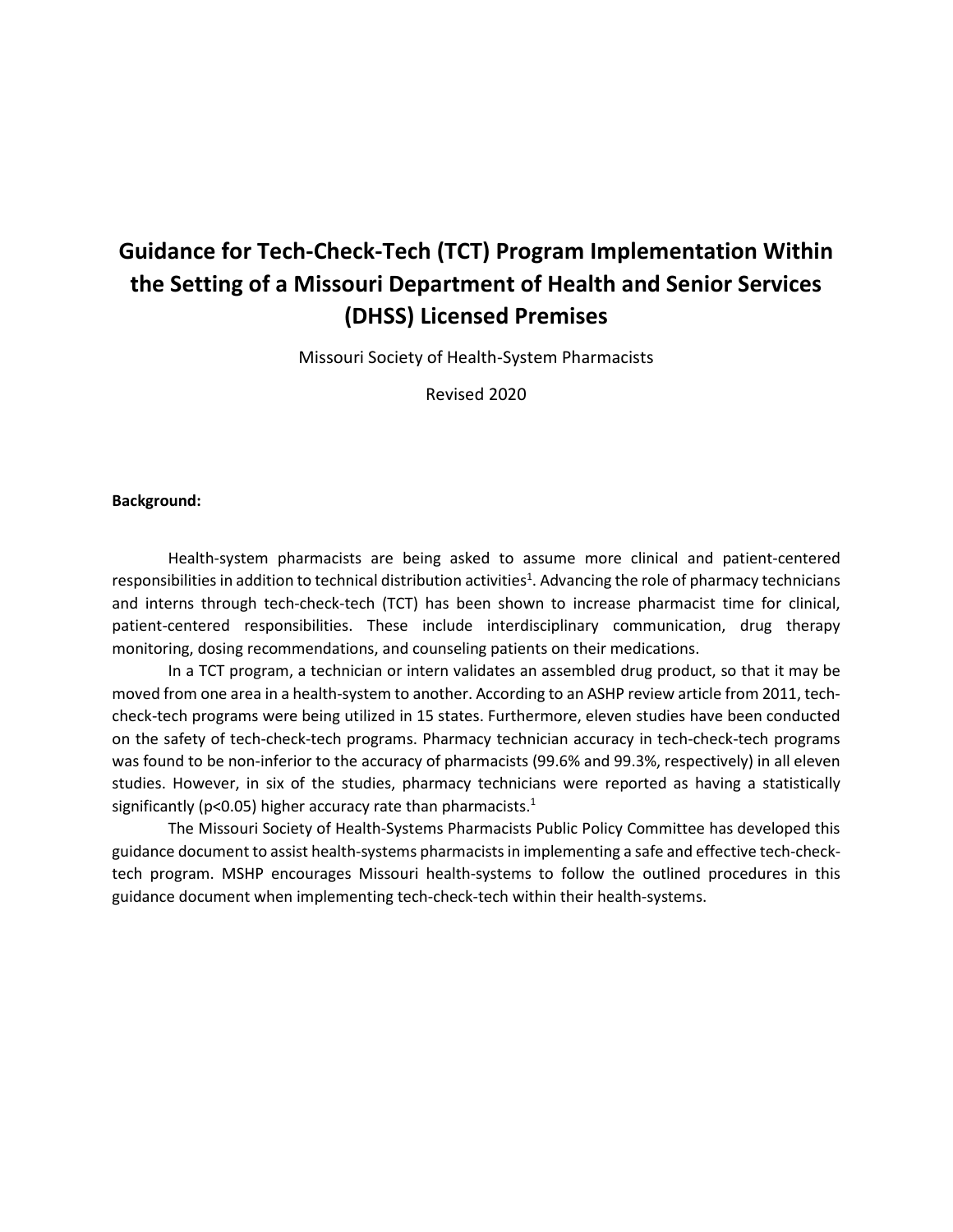# **TCT Program Overview:**

# Definition:

A program utilizing specifically trained and qualified pharmacy technicians or pharmacy interns to validate medications selected by another technician or intern for distribution within a Missouri Department of Health and Senior Services (DHSS) licensed premises.

# TCT Program:

- 1. Is limited to Missouri DHSS licensed hospital premises.
- 2. Is limited to medications that will be administered to the patient by a licensed health care professional.
- 3. Will utilize trained and qualified pharmacy technicians or interns to check the work of another pharmacy technician or intern when handling medications during product movement.
- 4. Require a pharmacist to verify the accurate preparation of any compounded or repackaged product prior to being selected and checked under the TCT program.
- 5. The checking of the product does not replace the process by which the pharmacist would review the medication orders for appropriateness.
- 6. The Director of Pharmacy or their pharmacist designee is responsible for establishing TCT program requirements.
- 7. Hospitals must follow all applicable Department of Health and Senior Services (DHSS) and Centers for Medicare and Medicaid Services (CMS) laws and regulations.

# **Qualifications, Training, and Competency:**

# Minimum qualifications:

- 1. Pharmacy technician
	- a. Registered with the Missouri Board of Pharmacy (BOP)
	- b. Current certification issued by the pharmacy technician certification board (PTCB).
	- c. At least 12 months of pharmacy technician work experience performing medication distribution functions at the current hospital OR at least 12 months of prior experience plus at least 6 months of work experience performing medication distribution functions at current hospital.
- 2. Pharmacy Intern
	- a. Licensed by the Missouri BOP

Minimum training:

- 1. Participating hospitals will develop a formal training process for pharmacy technicians or interns who participate in the TCT program.
- 2. Training will include a didactic or self-paced study portion and an individualized hands-on practical session.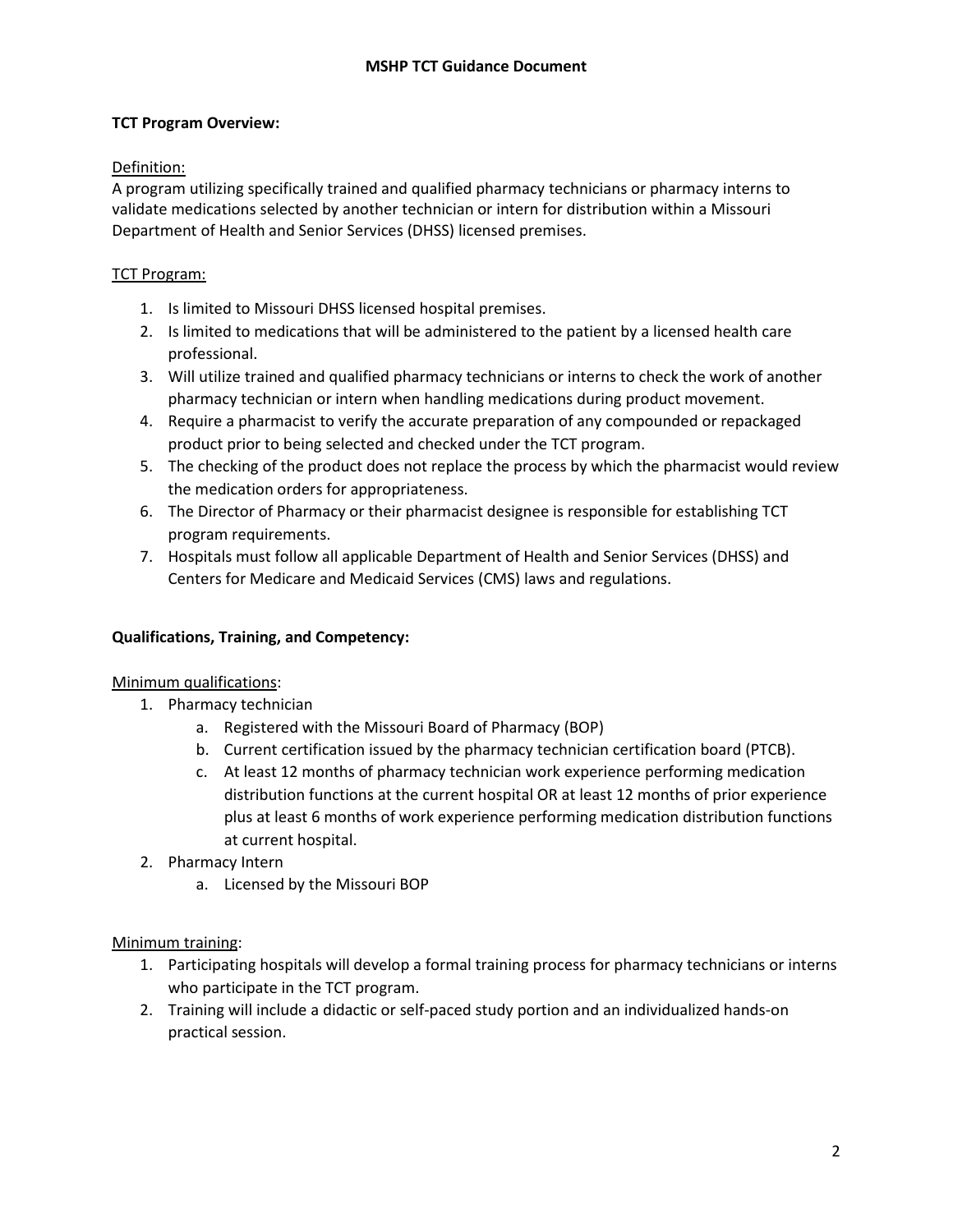Minimum competency:

- 1. Pharmacy technicians and interns will undergo an initial validation of accuracy performed by a pharmacist prior to their participation in the TCT program.
- 2. Competence evaluation will include an audit performed by a pharmacist checking the accuracy of a medication checked by the pharmacy technician or intern.
- 3. Pharmacy technicians and interns must demonstrate >99% accuracy checking medications for competence evaluation.
- 4. Records will be kept to document the successful competence evaluation of a pharmacy technician or intern. Duration of record storage will follow facility policies.

# **Quality Assurance:**

- 1. A pharmacist or their designee will audit the ongoing accuracy of the qualified pharmacy technicians and interns to ensure patient safety.
- 2. An ongoing competency assessment and documentation process will be in place for each pharmacy technician or intern.
- 3. The pharmacy will develop a policy for the quality assurance program, which will include the following:
	- a. Minimum passing threshold of  $\geq$ 99% accuracy checking medications
	- b. Frequency of ongoing competency assessment. At a minimum, an annual competency assessment will be performed.
	- c. Record keeping requirements according to facility policy.
	- d. Re-training and re-assessment process for pharmacy technicians or interns who fail to meet performance requirements
	- e. Review of errors. Any error resulting from TCT will be documented and evaluated via the facility's continuous quality improvement program (CQI) and will require the pharmacy technician or intern responsible for the error to be retrained through the established training program.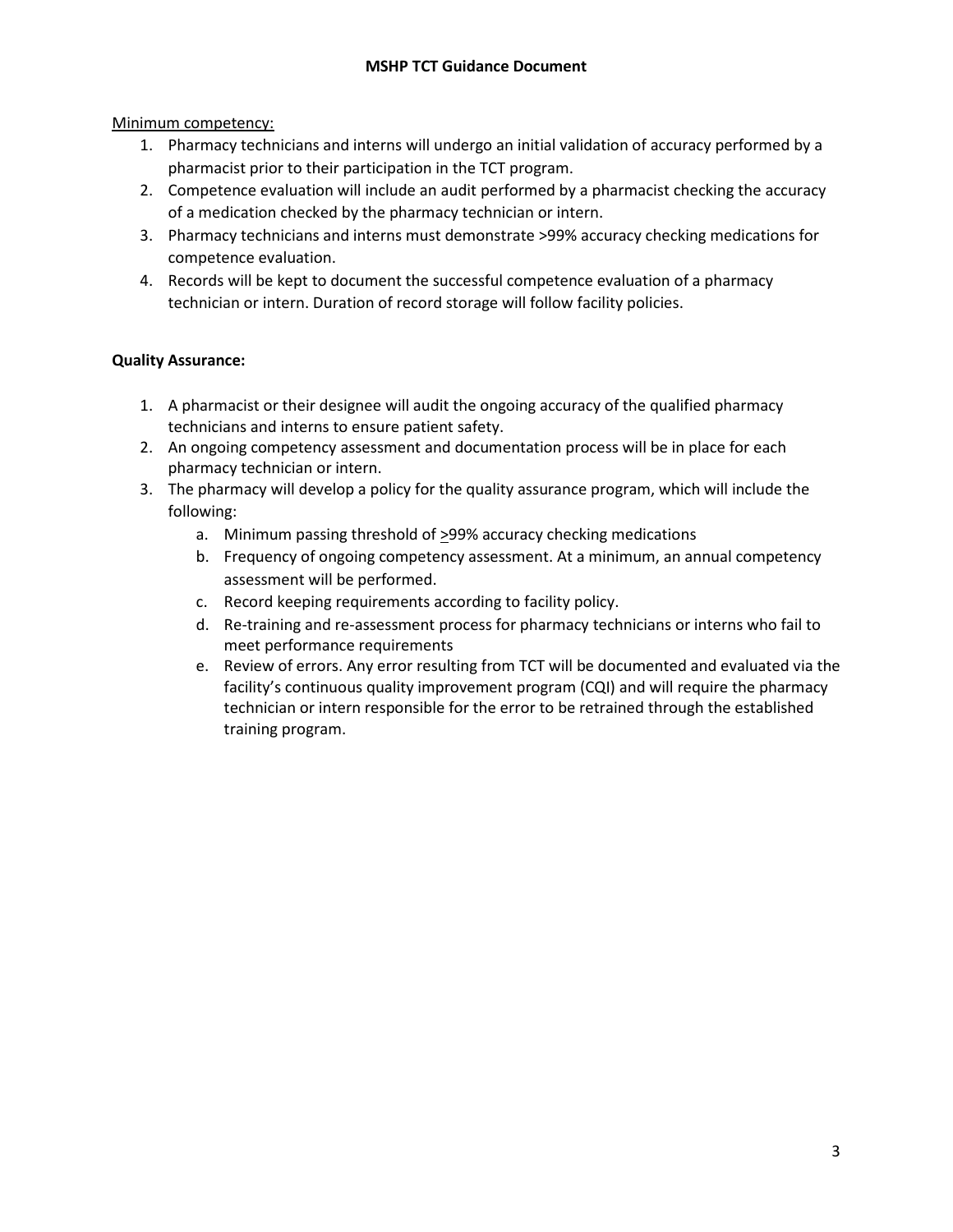# **FAQ Section:**

Q: Can TCT be utilized for crash carts?

*A: Yes, as long as the process is clearly defined in policy.* 

Q: Can TCT be utilized for medications in a multidose container initially administered or used by the patient which are then sent with the patient at discharge?

*A: Yes, in compliance with DHSS rule 19 CSR 30-20.100(7).* 

Q: Can a pharmacy technician or intern check compounded drug preparations?

*A: No. A pharmacist must verify the accurate preparation of any compounded or repackaged product prior to being selected and checked under the TCT program.*

Q: Can a pharmacy technician or intern check medications that are specifically labeled for an individual patient, such as an individual baggie with a patient label on it, or an inhaler with a patient - specific label?

*A: Yes, as long as the process is clearly defined in a policy and the medication is administered by a healthcare professional.*

Q: Can repackaged medications be included in the TCT Program?

*A: Yes, after the pharmacist has verified the accurate preparation and packaging of any compounded or repackaged product, the medication may be included.*

Q: Where can I find examples of TCT training, validation, and quality assurance processes?

*A: The following articles include detailed examples of training, validation, and quality assurance of TCT:*

*Minnesota Society of Health-System Pharmacists. 2003: Section IV [https://cdn.ymaws.com/www.mnshp.org/resource/resmgr/imported/TCTboardtrainingp](https://cdn.ymaws.com/www.mnshp.org/resource/resmgr/imported/TCTboardtrainingpacket7_23_03final.pdf) [acket7\\_23\\_03final.pdf](https://cdn.ymaws.com/www.mnshp.org/resource/resmgr/imported/TCTboardtrainingpacket7_23_03final.pdf)*

*Norris P, Rho J, Daly K, Davis D, Manukyan C, Miller R, et al. Tech-check-tech programs in inpatient hospitals: An implementation toolkit. California Society of Health-System Pharmacists. 2012:* 

*[https://cdn.ymaws.com/www.cshp.org/resource/resmgr/Files/Practice-](https://cdn.ymaws.com/www.cshp.org/resource/resmgr/Files/Practice-Policy/For_Pharmacists/tct_toolkit_.pdf)[Policy/For\\_Pharmacists/tct\\_toolkit\\_.pdf](https://cdn.ymaws.com/www.cshp.org/resource/resmgr/Files/Practice-Policy/For_Pharmacists/tct_toolkit_.pdf)*

*Reed M, Thomley S, Ludwig B, Rough S. Experience with a "tech-check-tech" program at an academic medical center. Am J Health-Syst Pharm. 2011;68(19):1820-23.*

*Tarver SA, Palacios J, Hall R, Franco-Martinex AC. Implementing a tech-check-tech program at a university health-system. Hosp Pharm. 2017;54(4):280-5.*

*Utah Society of Health-System Pharmacists. 2014: Appendix A <http://www.ushp.org/resources/Documents/TCTPolicy-12-13-14.pdf>*